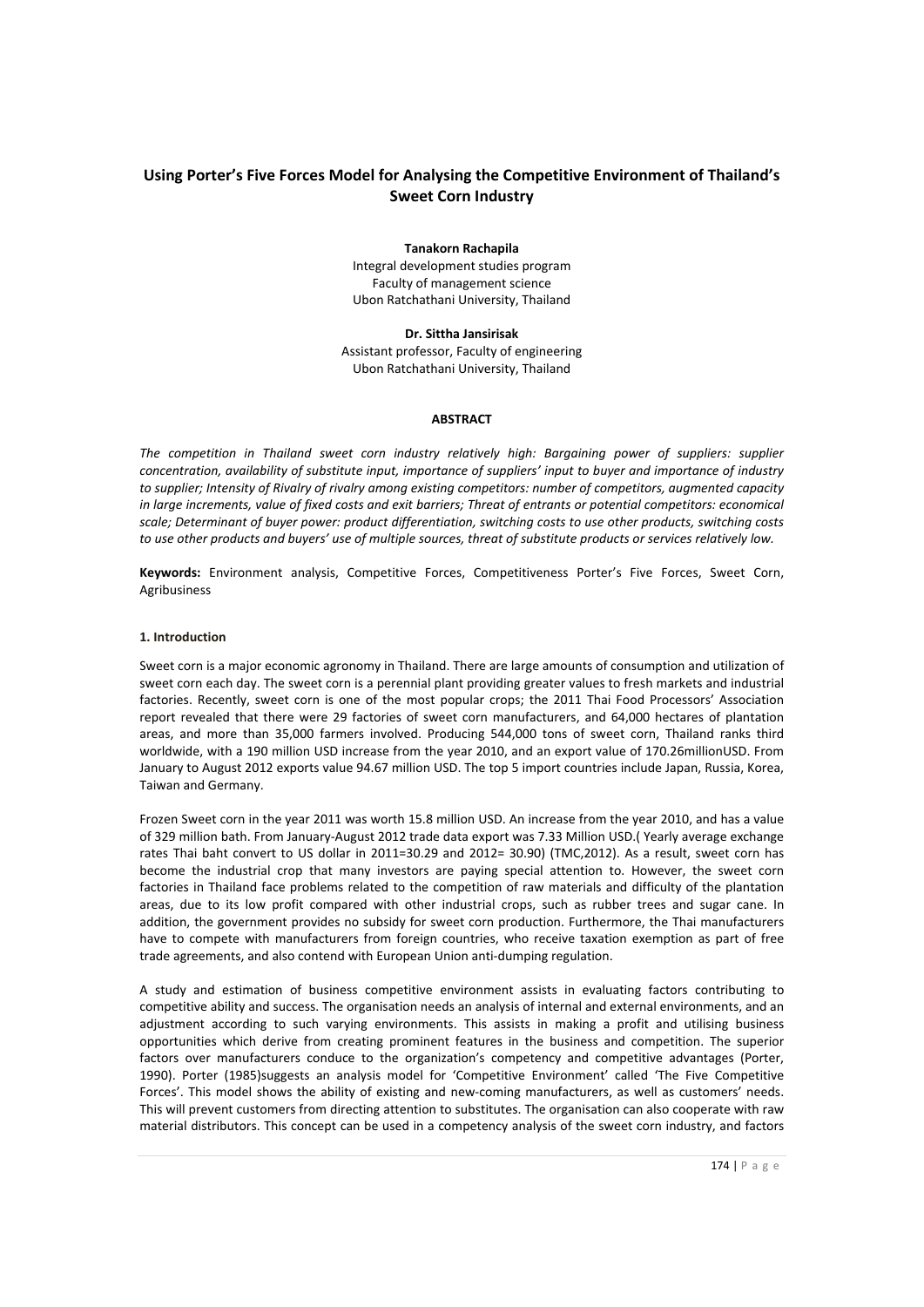affecting an analysis of types of the industrial competition. Results from the analysis will be valuable to the organisation for setting up completive strategies

As for competitive capability analysis in Thailand's canned sweet corn industry, Thailand OIE.(2011) had conducted a study under this topic examining factor conditions; demand conditions of product s and services; firm strategy, structure and rivalry; and related industries which support the roles of government. The study adopts the Porter's Diamond Model as the conceptual framework. This framework indicates the competitive capacity of the entrepreneurs of Thailand's canned sweet corn industry under dynamic trading circumstances. A change in propulsion affects other related factors (Porter, 1990). The study shows (1) firm strategy, structure and rivalry – positive factor: an adjustment by seeking for new markets and decrease the dependence from the European Union. Negative factors: Thai entrepreneurs compete against one another by price reduction; Global market faces highly influential manufacturers – France and Hungary. (2) Factor conditions – positive factors: an all year round corn cultivation, advanced technology, and constant genetic improvement researches. Negative factors: few major manufacturers promoting contract farming with minor farmers; and high production costs. (3) Roles of government – positive factors: the Ministry of Agriculture and Cooperatives has an organic policy supporting global market's agreement; and the government passed legislation to maintain global market's standards. Negative factor – an unsuccessful negotiation for measures of anti European Union's dumping. (4) Demand conditions – negative factors: 95% of export market is European Union; and trade barrier measures increased. (5) The roles of chance – positive factor: many countries import from Thailand due to a decrease in US's cultivation for alternative energy.

The cause of business recession is an inability to manage the organisation's internal environment to conform to the rapidly changing external conditions (Phillip,2003). Suhong Li (2002) suggests an utilisation of competitive force to inspect the supply competency, and a concentration of the instability of environment. Suhong Li divides the instability of supply chain into four aspects (1) customer uncertainty – customers' needs and tastes are difficult to predict; (2) supplier uncertainty – quality of products and delivery ability are unpredictable; (3) competitor uncertainty – competitors' actions are unpredictable and; (4) technology uncertainty – technology development is unpredictable. Some aspects of this perspective are similar to Porter's Five Competitive Force Model. However, Porter instead considers obstacles harmful to the business whilst Suhong Li focuses on the uncertainty of the four aspects.

According to this notion, entreprenuers who are not aware of the competitive forces are not able to promptly design a defensive plan for rapid change. Therefore, adopting Porter's Five Competitive Force (1985) for analysing sweet corn industry will help in strategy development for future competition.

### **2. Theoretical Framework**

Competitive force is a factor influencing organisation's contest within the industry and market (Business dictionary, 2009) Small and medium entrepreneurs can soundly demonstrate Porter's principle of competition intensity. The basic consequences derive from the industry. The competitive force from both internally and externally contributes to performance (Liang et al., 2007). Direct consequence of the competitive force contributes to strategy making and organizational activities (Low and Cheng, 2006). Study of competitive conditions in the industry depends on five crucial factors called "Five Forces Model" proposed by Porter (1985). The Five Forces Model includes analyses of the bargaining power of suppliers, the threat of entrants or potential competitors, the threat of substitute products or services, the bargaining power of buyers or potential customers, and the intensity of rivalry of rivalry among existing competitors (Porter's Five Forces Model diagram as Finger1). Questions asked by Cole Ehmke et al. (2008) are integrated with the Five Forced Model for a better understanding of the industry environment; a comparison of rivals for business obstructions, advantages and disadvantages in technology, production and quality. The evaluation determines the continuation, termination or development of the business.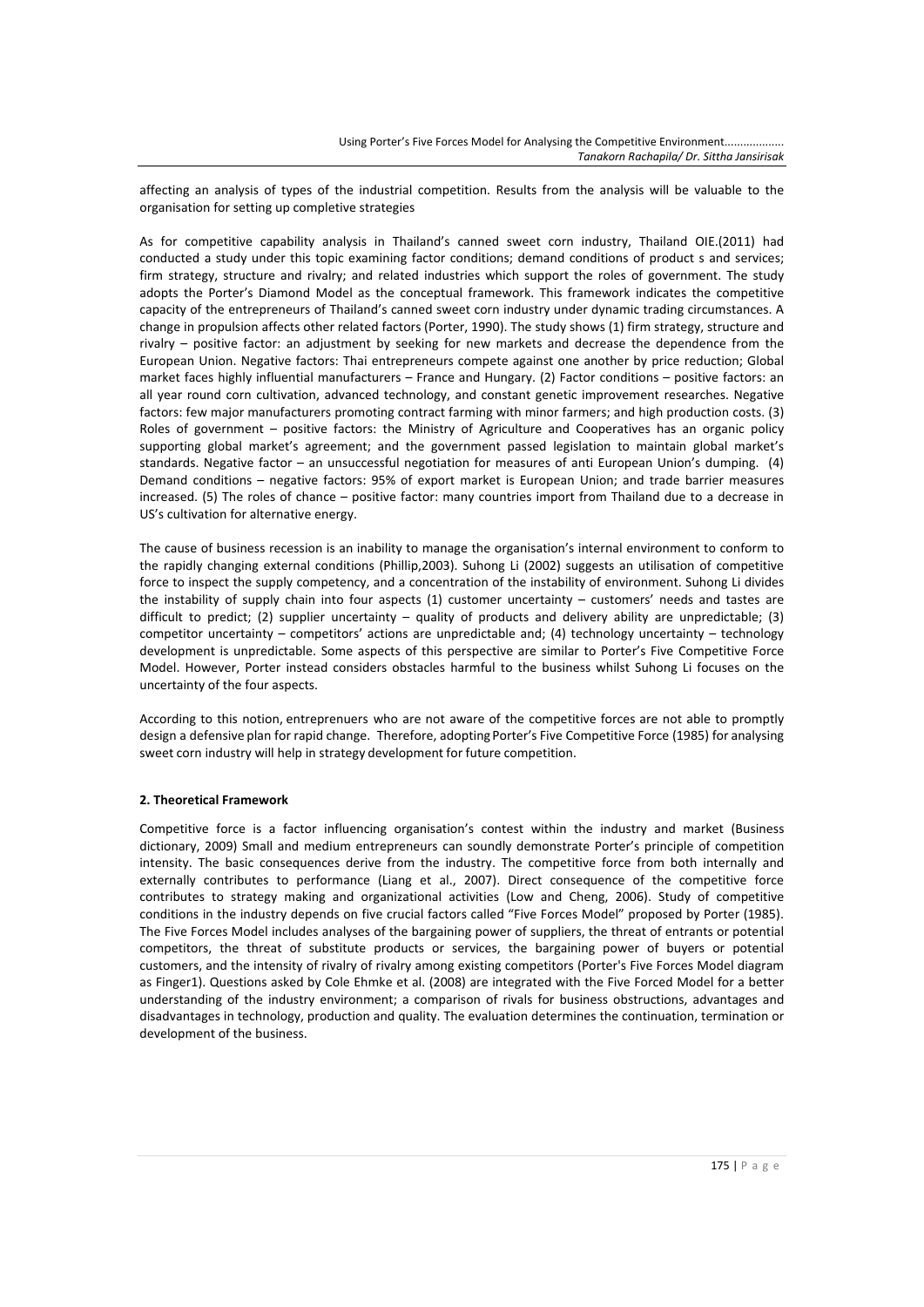

**Finger 1.** Porter's Five Forces Model diagram (Porter,1985)

#### **3. Methodology**

Objective of the Study:to analyse the competitive force within the sweet corn industry. This study employs an integrated method of qualitative and quantitative researches to examine the competitive force in the sweet corn industry in Thailand. Purposive sampling is adopted. Executives of 12 sweet corn manufacturers from 29 manufacturers in Thailand were chosen. Quota sampling according to region is then adopted to determine the number of factories for this study. The data is an analysis of sweet corn and products according to Porter's Five Forces Model. The data collection includes an in-depth interview combining an interview schedule with semistructured open-ended questionnaire in a personal interview. These questions are set within Porter's Five Forces Model incorporated with an impact analysis of factors. A score of 1 is given if a factor is considered effective, and 0 is given if the factor is ineffective. Mean score is then determined. The factors verified as influential to current/future business's success or failure receives higher mean scores. The probability score is subsequently given in order to consider the current possibility of the manufacturers facing the competitive force. Score levels are between 5 (highest possibility) and 1 (least possibility). The effectiveness score and the possibility score are multiplied to find the weighted score (Jeerasak, 2011) in order to determine the competitive force that is most influential to the industry.

#### **4. Results**

**1. Threat of new entrants –** new entrants result in higher competition for existing manufacturers. The competency of new entries depends on the level of the existing manufacturers' difficulties. Today, Thailand has 29 sweet corn manufacturers. This presents a low level of obstacle for new manufacturers. Barriers for entering the sweet corn manufacturer can be analysed as follows;

1.1 Economics of Scale – effectiveness score: 0.92, possibility score: 4.58, weighted score is 4.20.Economy production is difficult to achieve due to two major factors; high cost for capital and insufficient amount of raw materials. New competitors will face major pressure as a result of capital issues in order to compete with existing competitors who have more advantages in production, raw materials, marketing, and selling means. The existing manufacturers are able to reduce production costs to prevent new competitors from entering the industry. The new manufacturers may not be able to reach the desired target and match the exiting manufacturer s' production cost as there are risks for unsold products, and depreciation costs. However the existing manufacturers have anticipated the depreciation costs as well as being more experienced in the market. The newcomers must have strong marketing plans to attract buyers. The production of large amounts when newly entering the industry is a difficult task. Stable costs for sweet corn production include:

1.1.1 machinery employed: husker, corn cutting machine, flotation washer, seaming machine, and sterilizing machine (which can be divided into two groups – still stream retort and static retort). The sterilizing machine is a non-mechanism machine transporting packages for sterilization. Sterilizing vessel can be horizontal retort (steam as heating medium) and rotary retort (rotating track moving packing inside for better ventilation. The latter is more expensive which offers sharper colors but less flexibility. Boiler is a machine for sterilization. Chiller and cooling tower are for reducing water temperature. Water and electric supply machines are also essential. Most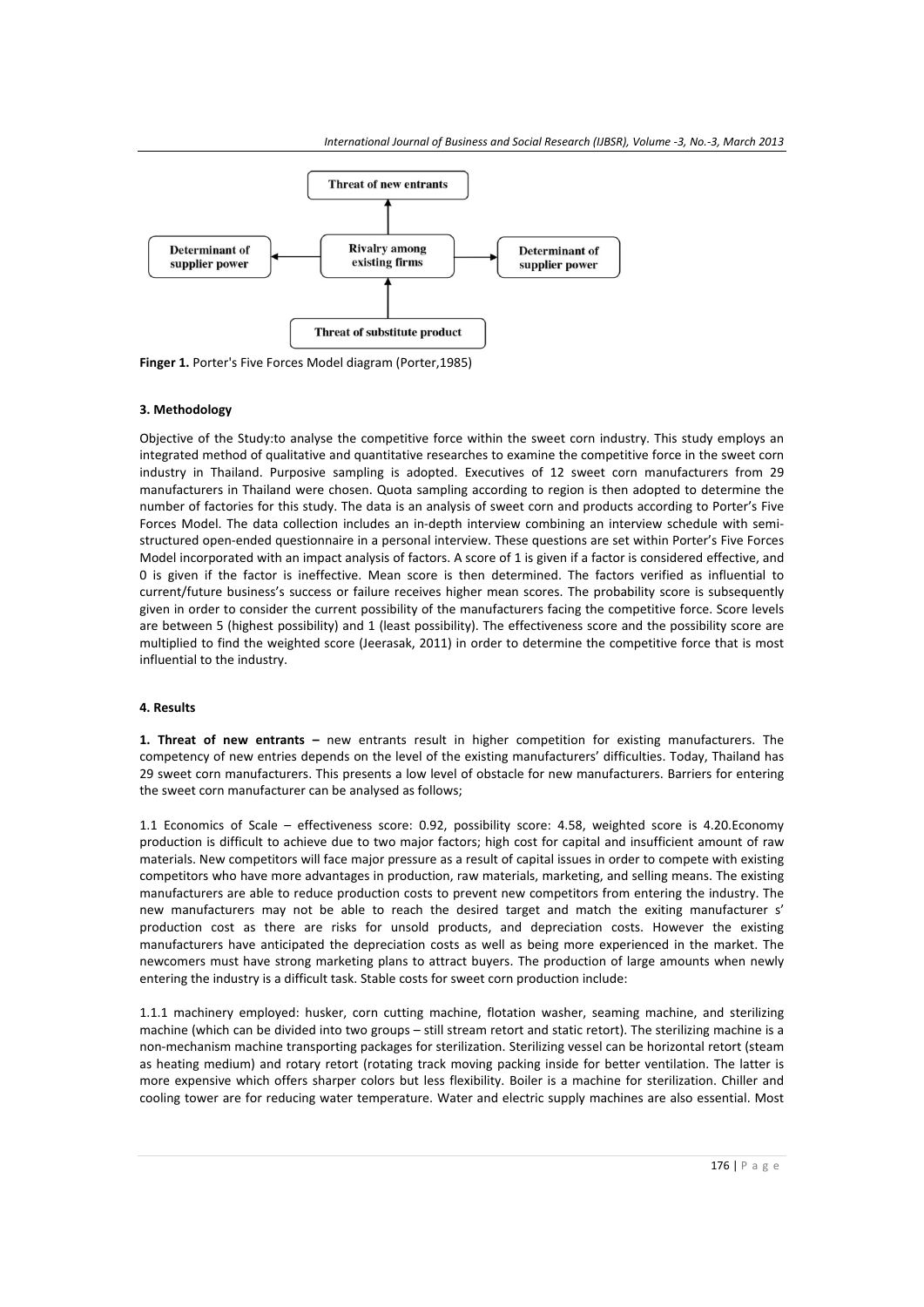manufacturers rebuild old inefficient machines in order to lower the production cost. However this often causes mechanical downtime and higher repair and maintenance costs.

1.1.2 Area needs to have a large warehouse for both made-to-order and made-to-stock products. The area is important for labeling products and it has to be separated into smaller areas for restricted area – for cooling sterilized products; incubation area – a 14 day stocking area for microbe examination; storage area – for quality checked products await delivery; labeling and case packing area – for labeling and packing awaits loading process; and loading area – for loading products into vehicles. Furthermore, the processing room has to be food processing hygienic.

1.1.3 Location – the factory should be in the area of sweet corn growers for enough sweet corn to reach breakeven point in production. In Thailand, there are 9 factories located in the northern part of the country while 14 are in the central and western parts. There are only 2 in the eastern part and 4 in northeastern Thailand. They can be divided into two groups – strictly sweet corn Manufacturer, and sweet corn with other types of fruits and vegetables. The major issue of this business is an inconsistency of fresh sweet corn. Therefore the choice of processing other types of fruits and vegetables helps in saving costs.

1.2 Product differentiation – effectiveness score: 0.25,possibility score: 3.50, weighted score is 0.88. Most manufacturers produce identical products and are original equipment manufacturers (OEM). They do not have their own brand. Those who have their own brand produce for domestic consumption and are a very small scale compared to the whole production. Sweet corn products can be divided into four groups: whole corn kernel, corn on the cob, cream styled corn, and frozen whole corn kernel. Whole corn kernel can further be divided into two groups: whole corn kernel in brine, and whole corn kernel in vacuum pack (Codex ,1981; Campden,2008).

The aspect which differentiates products is quality. This includes appearance, texture, and packaging. It is found that products being quickly sterilized by the rotary steam retort machine gain sharper color than ones being sterilized by the still steam retort machine. The texture of corn depends on age of corn when harvested and the type of corn. There are three types of packaging; metal package (e.g. Malee Sampran PCL. uses "Quantum cans", Siam Food PCL. use "Retort pouch" and Siam Delmonte Co. use "Tetra recart" ).

1.3 Capital requirement – effectiveness score: 0.75, possibility score: 4.08,weighted score is 3.06. Sweet corn business is fixed assets with 50-100 ton/day production capacity having more than 3.33 million USD/day investment fund. If they need more than 100 ton/day production capacity, more than 5.0 million USD/day investment funds are needed with 100-200 million baht/day revolving fund, and an extra 3.33 million USD/day revolving fund for raw material and packaging purchase. This is considered a low fund when compared with other industries. Therefore new entrepreneurs attempt to enter this industry, use existing production capacity to the Maximize, and able to produce fruits and vegetables all year round. New manufacturer may face risks, such as investment in machineries, area and location, raw material system development, and quality management, research and product development, as well as inventory management resulting in high operating costs. Although the sweet corn business does not require a high investment fund, new manufacturers are often reluctant to invest, as there is a risk of not being able to breakeven. Most existing manufacturers have faced liquidity and investment reward issues. For example, River Kwai International Food Industry Company(RKI) was taken over by Agripure Holding PCL. (SET.,2010); Malee Factory Company was taken over by Abico Holding PCL. and changed its name to Malee Sampran PCL. ; Siam Food PCL. sold shares and merged with Thai Beverage PCL. (SET., 2010) ; Viriya Food Processing Company (Affiliated company of Thonburi Leasing Company) stopped its production in 2009 and sold its assets to RKI ; In 2010 Malee Sampran PCL. has debt rescheduled and separated the sweet corn factory in Nakonpathom province as a established of Agri Sol Company (SET,2011).

1.4 Switching costs to buyers – effectiveness score: 0.58, possibility score: 3.83,weighted score is 2.24.Switching costs to buyers is low because products from different buyers are not different in terms of characteristics and quality. Buyers from traders to end users have no difficulty if having to switch to other sellers. Therefore new manufacturer who produce identical products with the same quality do not need much investment fund for marketing plan to attract customers. Manufacturer can reduce the price at the beginning. However, in the long run each manufacturer needs to manage the cost, improve the quality, and change packages to differentiate themselves.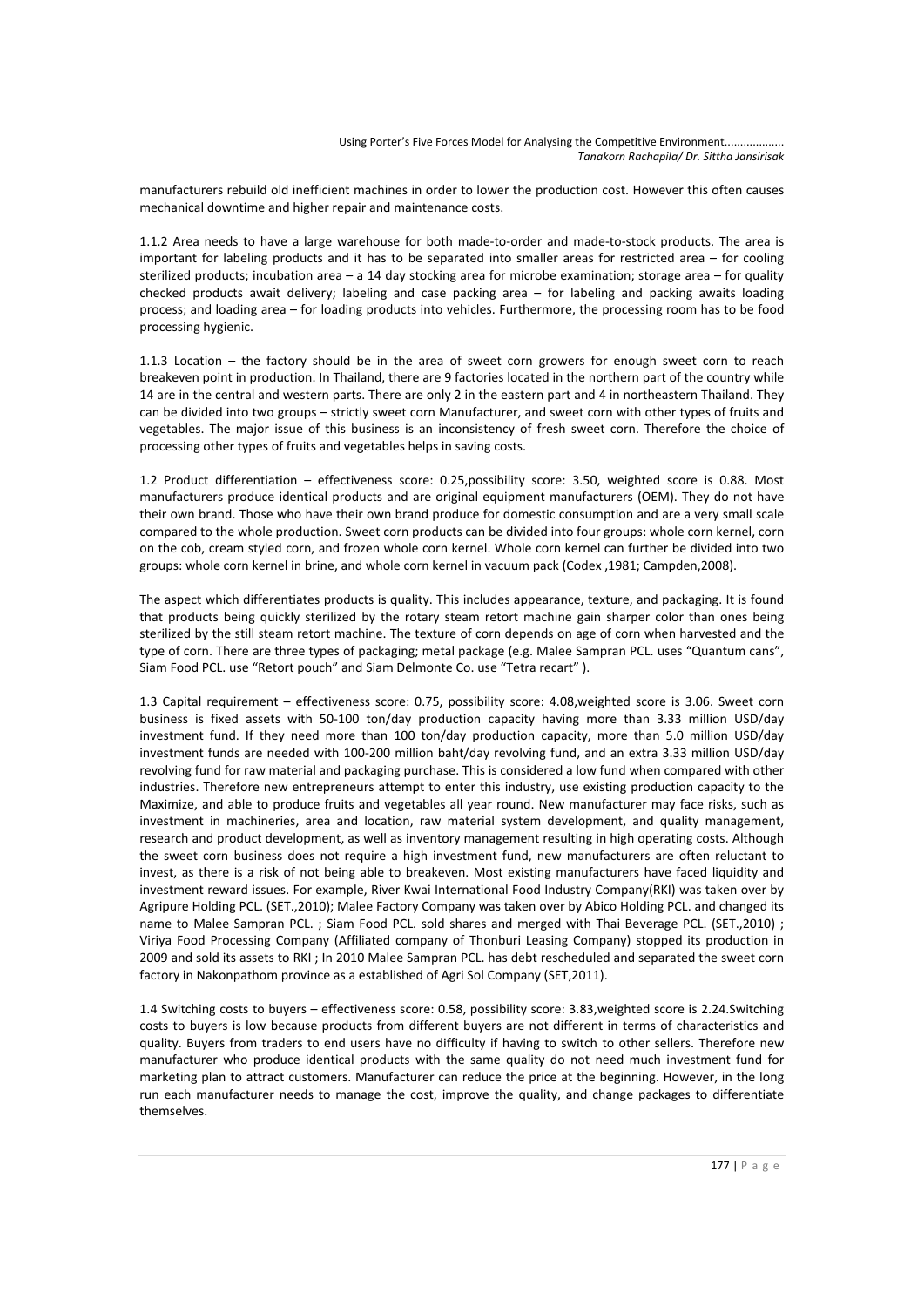1.5 Access to distribution channels – effectiveness score: 0.83, possibility score: 4.75,weighted score is 3.96. The distribution channel of sweet corn business is mostly via traders or modern trade (Kotler, 2000). New manufacturers can enter the market by offering a better price. The second decision making factor of buyers is quality assurance and the ability the meet the quantity and dateline desired, especially during the competitive period of time. If the existing manufacturers have those qualities then it is difficult for the new manufacturers to obtain the market shares, particularly in the premium market. This is possibly easier if the new manufacturers have personal connections or share the same nationality with the imported country. For example, a factory with a Muslim executive may be accepted within the Middle Eastern traders.

1.6 Cost disadvantages – effectiveness score: 0.75, possibility score: 4.83, weighte d score is 3.63. Some new manufacturers have limitation in operation capitals e.g. higher funds for purchasing raw sweet corn, time, and funds for packaging. Loans from a monetary establishment for new manufacturers have higher interest rates. Financially troubled new manufacturers usually apply for packing credit by using letters of credit, LC.orders/contracts of sale to guarantee the loan amount with a high interest for manufacturers to support fluidity. Some new manufacturers purchase new and expensive machineries from overseas, but yet are unskillful in operating the machines. This positively benefits the existing manufacturers.

1.7 Government policies – effectiveness score:0.42, possibility score: 3.75,weighted score is 1.56. The sweet corn industry is open to all new manufacturers. They receive the same benefits. Policies for the industry include: (1) Investment policy – Office of the Board of Investment omits taxes for imported agricultural machineries and 8 year-corporation income taxes (2)Governmental agricultural policy – Department of Agricultural Extension's dry season vegetation policy; source of production certificate; safety agricultural product support program; contract farming production; and smart farmer policy (3) One Tambon One Product (4) Village and Community fund encourages sweet corn growers to use the fund to procure production factors (5)Nation village farming policy to take advantage in location and logistic (6)Taxes against European Commission's dumping – canned sweet corned produced in Thailand must pay anti-dumping duty. This policy negatively affects the industry with each firm being affected at a different level. The one being mostly affected pays at a 13.20 percent rate. Thai manufacturer appealed for a price undertaking (EU, 2008) causing sweet corn factories to reduce production capacity. This further affected the competitive ability of Thai industry by having to compete with higher tax rates. The demand and the price of raw corn decreased. This is a barrier to entry for the new manufacturers. However this is pro to the existing manufacturers but it also negatively affects them in a long term. Nevertheless, government policy does not support the industry in terms of approach strategy compared to rice, sugar cane, and cassava. This is the reason for the small size of the industry.

**2 Rivalry among existing firms** – is a threat to existing manufacturers as the market shares will decrease. Also war price will lead to lower profits. Factors indicating the competitive magnitudes include:

2.1 Number of competitor - effectiveness score: 0.92, possibility score: 4.75, weighted score is 4.35. There are 29 manufacturers in the sweet corn industry, divided by production ability into three groups; six manufacturer capacity >20,000 tons/year, 15 manufacturer capacity > 10,000 – 20,000 tons/year, and six manufacturer capacity < 10,000 tons/year. Although there are not many manufacturers, Thailand is ranked third in the world's sweet corn exporting countries, with 19 percent of the world's exports. The important competitors are the US and E.U. nations, who use policies which disadvantage products from Thailand. The three Thai manufacturer groups have an apparent positioning as the premium manufacturer having strongest competition, especially for the whole corn kernel in vacuum pack (8.25 and 12 oz.). Most manufacturers share this market and usually compete fiercely in central and western Thailand. Manufacture tends to increase while the number of grower remains the same. The number of grower in some parts declines where other industrial crops such as cassava and rubber trees invade.

2.2 Relative size of competitor – effectiveness score: 0.50, possibility score: 2.83, weighted score is1.42.There is an attempt for an industry cluster for sweet corn manufacturers. There is a use of alliance strategy in the large, medium, and small manufacturer as co-packer. This is done because large manufacturers have large orders with limited amounts of raw corn. The medium manufacturers facing liquidity issues take an order from the larger ones with the latter ones responsible for packaging cost. Small manufacturer protect them by avoiding the production of the same products as others e.g. 15 and 75 oz. sizes. There are only RKI and Siam Del monte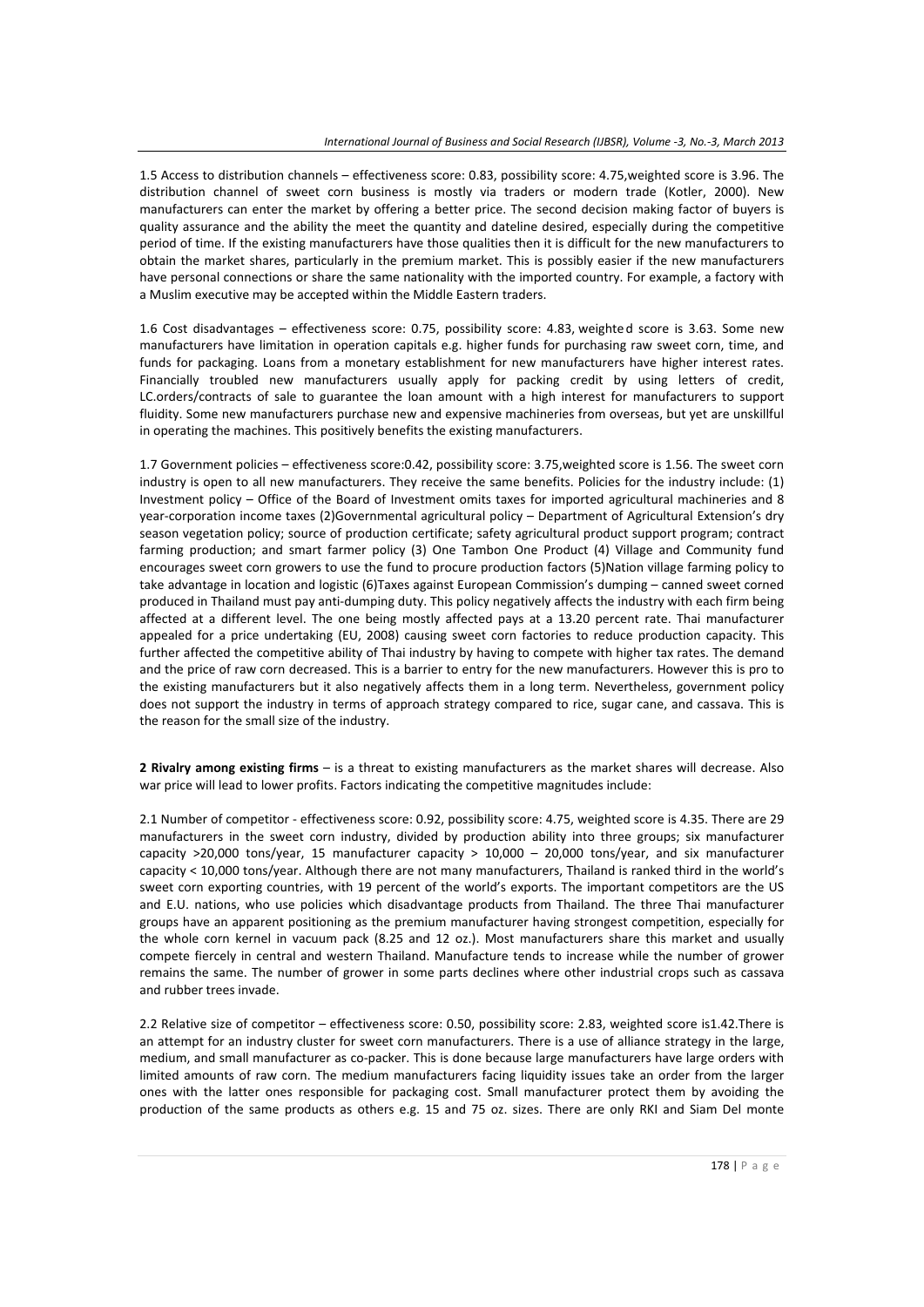(Thailand) Company share in investment of 3.75 percents. RKI has 20 percents of sweet corn seed stock in Thailand. The connection between manufacturers is considerably low.

2.3 Industry growth rate - effectiveness score: 0.75, possibility score: 4.42, weighted score is 3.31. The decrease of exportation in the sweet corn industry is caused by the lack of products and the E.U.'s dumping policy. 2013 is possibly the last year E.U. will employ such policy and Thailand will have an opportunity for market expansion. Thailand is hoping to increase exportation into Japan as Japan regains their strength after the Tsunami, earthquakes and nuclear plant threat. However the European fiscal crisis inevitably affects exportation.

2.4 Fixed costs Vs variable cost - effectiveness score: 0.92, possibility score: 4.50 weighted score is 4.13.The value of machineries, location and area is the fixed cost of the manufacturer. Manufacturers can also be divided into three groups: six manufacturer < 100 million baht assets; 14 manufacturers with 3.33 – 6.66 million USD assets; and seven manufacturers> 6.67 million USD assets. Manufacturers in the latter group need to maintain high production to reach the best value. However it is highly risky if the demand of products decreases which will cause an oversupply (Peter, 2011). This will further cause a price war.

2.5 Product differentiation - effectiveness score: 0.50, possibility score: 3.83, weighted score is1.92. The similarity of products in this industry is the reason for competitiveness. There are only two companies who attempt to differentiate their products concentrating on packaging – Siam Del monte Company (Tetra recart – Integral paper packages), and Siam Food PCL.(Retort pouch). Nonetheless, the two types of packaging are yet to receive different feedbacks from consumers. Sweet corn industry in Thailand is mostly made to order with no own labels. Also consumers are traders with high brand loyalty (Dong-Sung Cho WujinChu ,1994 ; Ling yee Li, 2010).

2.6 Capacity augmented in large increments - effectiveness score: 0.92, possibility score: 4.75, weighted score is 4.35.As a highly competitive industry, everyone attempts to reach their full potential by developing the production Manufacturers. This results in more products with the same amount of buyers causing a price war. As a result, new manufacturers with less available funds leave the industry then the price will again be increased. The long term result is Thailand being reported with anti dumping duty.

2.7 Buyer switching costs – effectiveness score: 0.67, possibility score: 3.67, weighted score is2.44. The buyer switching costs score is in the middle as most manufacturers are Original Equipment Manufacturers (OEM). Manufacturers produce for brand owners under customers' conditions. Customers have choices of products, as there are many manufacturers available who produce the exact same products. The differences between manufacturers included price, quantity, quality, and other benefits.

2.8 Density of competitors – effectiveness score: 0.33, possibility score: 3.08, weighted score is1.03. To be the world's large sweet corn exporter, competitive strategies and success factors depend on financial stability, the quantity of raw corn, cost management, and the quality of products. Technology is merely a secondary factor in assuring customers' confidence. Thai corn is inferior compared to that from the US and Europe in terms of texture. Thai corn is stickier with thicker skin.

2.9 Exit barriers – effectiveness score: 0.83, possibility score: 3.67, weighted score is3.89. Sweet corn manufacturers have debts and are obliged to pay more than 10 million baht of interest per year. Most factories have ratio of debt share of 2:1. It is not worthwhile to withdraw from the industry. Instead of withdrawing, large manufacturers hence merge with one another. For example, Agripure Holdings PCL.bought RKI (SET.,2010) and Pantheon Company was bought by Thai Beverage PCL. (SET,2011)

2.10 Strategic stakes – effectiveness score:0.75,possibility score: 4.33, weighted score is 3.25 .Although by increasing production with an advanced technology and a better resource management to best respond to the market, but the result is still an unimpressive turnover for manufacturers. However there is a sign of interest in this business. For instance, Siam Food PCL. has the raw corn for Thai Beverage PCL. In turn, it is a diversification (PrachachatTurakij News, 2010).MaleeSampran PCL.had debt restructuring and business restructuring and allowed to reenter into business on June 2011 (SET.,2011). By following the new business plan, MaleeSampran PCLhad adopted a new approach of becoming a central group in the food and beverage industry by using the backward integration strategy. It expanded the business by buying Malee's juice business, having Abico Dairy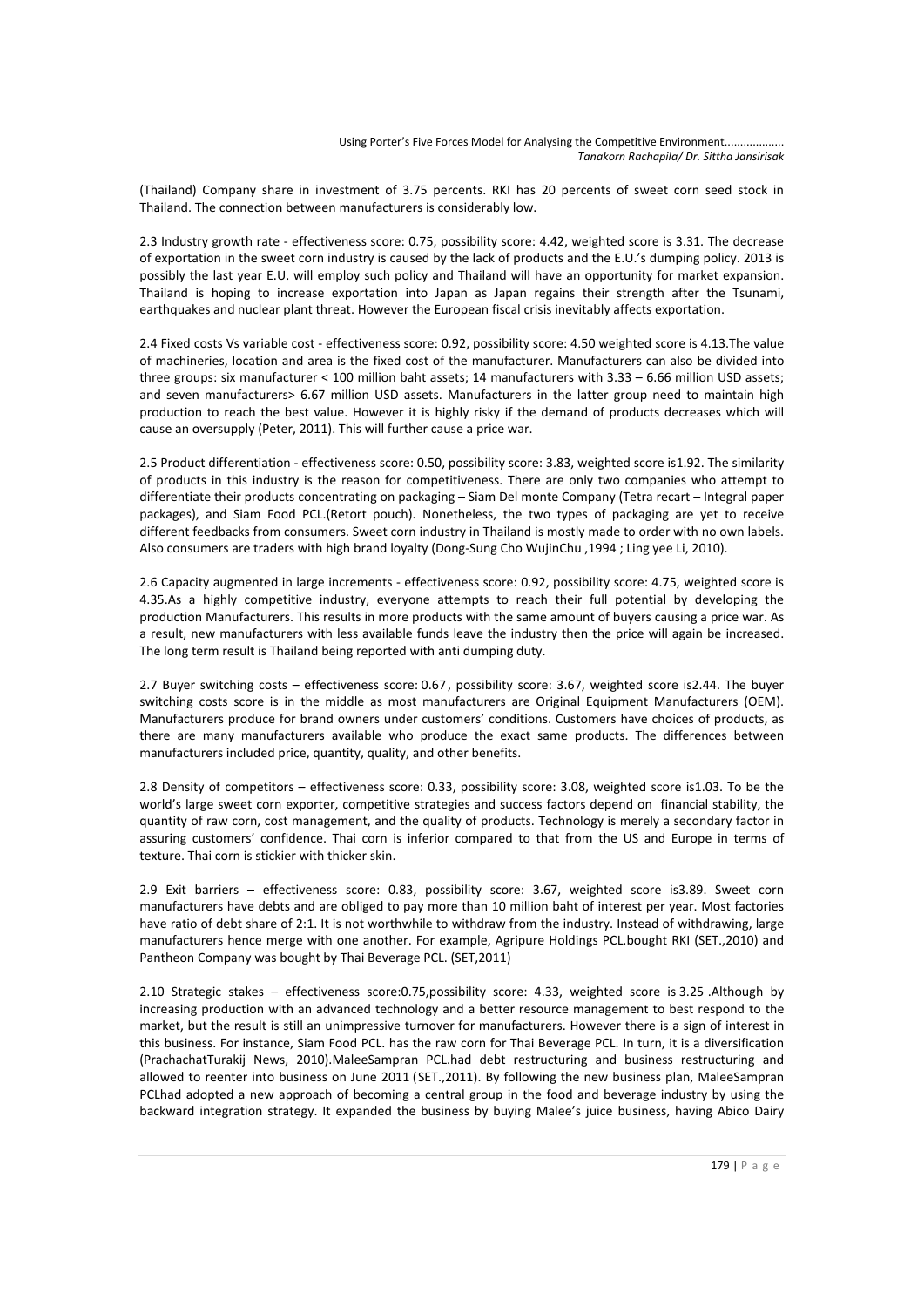Farm Company producing milk and juice; and supporting sales by Central Food Retails Company and Big C Super Center PCL.

**3 Threat of substitute product** –Traders are able to make buying-selling contracts in advanced by comparing they end or selection and approval vendor list in terms of the production competence, price, quality, and delivery ability. Most traders have an on-site audit before making a contract. Sweet corn's substitutes are:

3.1 Relative price of substitute – effectiveness score:0.50,possibility score: 4.25, weighted score is2.13. Substitute products of sweet corn can be divided into two categories; (1) products physically similar to corn such as canned beans, frozen beans, and other canned grains; and (2) products having similar nutrition such as bread, fried potatoes, mashed potatoes, and high fibered food – fruits and vegetables. However, these products cost more than sweet corn.

3.2 Relative quality of substitute – effectiveness score: 0.42, possibility score: 3.25, weighted score is 1. 35.A better quality is the reason for substitutes. The trend of consumption now is healthy food – low sugar, low sodium and high in vitamins as well as the appearance, color, scent, taste, and texture. For example, canned sweet corn in water A-star (USDA,2001; Campden,2008) is the finest quality corn. Not many manufacturers produce this product. Because it is not very popular amongst the consumers, the manufacturers employ the switching cost to buyers instead of quality improvement.

**4 Determinant of buyer power** – Buyers pressure the manufacturers to reduce the price and improve the quality of the products. The buyers have power over the manufacturers by:

4.1 Number of buyers relative to sales – effectiveness score: 0.75, possibility score: 4.17, weighted score is3.13. Traders have a negotiation power as they use pre-sale. Manufacturers need Forward-sale for production plans. Factories have production management without having to change the production line to accommodate the change of products. This results in the consistency of products. It is also easier to manage than selling to many smaller traders. Manufacturers attempt to develop the quality and services to impress and attract buyers which will eventually turn into clients.

4.2 Product differentiation – effectiveness score: 0.92, possibility score: 4.50, weighted score is4.13. Sweet corn products have no distinct differences. The difference lies in product specification in packaging, weight, dressing recipe, and production grading. The colors of corn affected by the use of continuous retort machine can be different from the products of other types of machinery. The resistance level between manufacturers is low because the buying power belongs to the buyers. The crucial point is the price offered by the buyers. Manufacturers who manage to keep the costs lower than others will be able to successfully make the sale without being resisted by other manufacturers.

4.3 Switching Costs to use other product – effectiveness score: 0.75, possibility score: 4.75, weighted score is3.56.The selling system starts when a manufacturer has products (or has an ability to produce). They will then negotiate the price and make a buying/selling contract. The risks of shifting to those who offer a lower price are the delay in delivery, poor quality, and being sued by customers which can cost more money. For example, sweet corn from China and Vietnam are usually complained of by the consumers. The consumers then come back and buy products from Thailand.

4.4 Buyers' profit margins – effectiveness score: 0.67, possibility score: 4.33, weighted score is2.89. In this case, buyers attempt to lower the cost and pressure the manufacturers by negotiating terms. The buying/selling price is then accepted by both ends. Manufacturers usually earn  $15 - 20$  % profit which is similar to what the buyers sell to their customers. Traders receive three percent of FOB. International and Domestic markets do not set the ceiling for price by governments. In contrast, Thailand is affected by the dumping of E.U. because the price of Thai sweet corn is considerably lower than the European sweet corn. Therefore the attempt to lower the orders does not greatly affect Thai manufacturers. Thailand can still compete in the European market.

4.5 Buyers' use of multiple sources: effectiveness score –0.83, possibility score: 4.67, weighted score is 3.89.Sweet corn cultivates in both warm and humid climates. Therefore sweet corn products are all similar.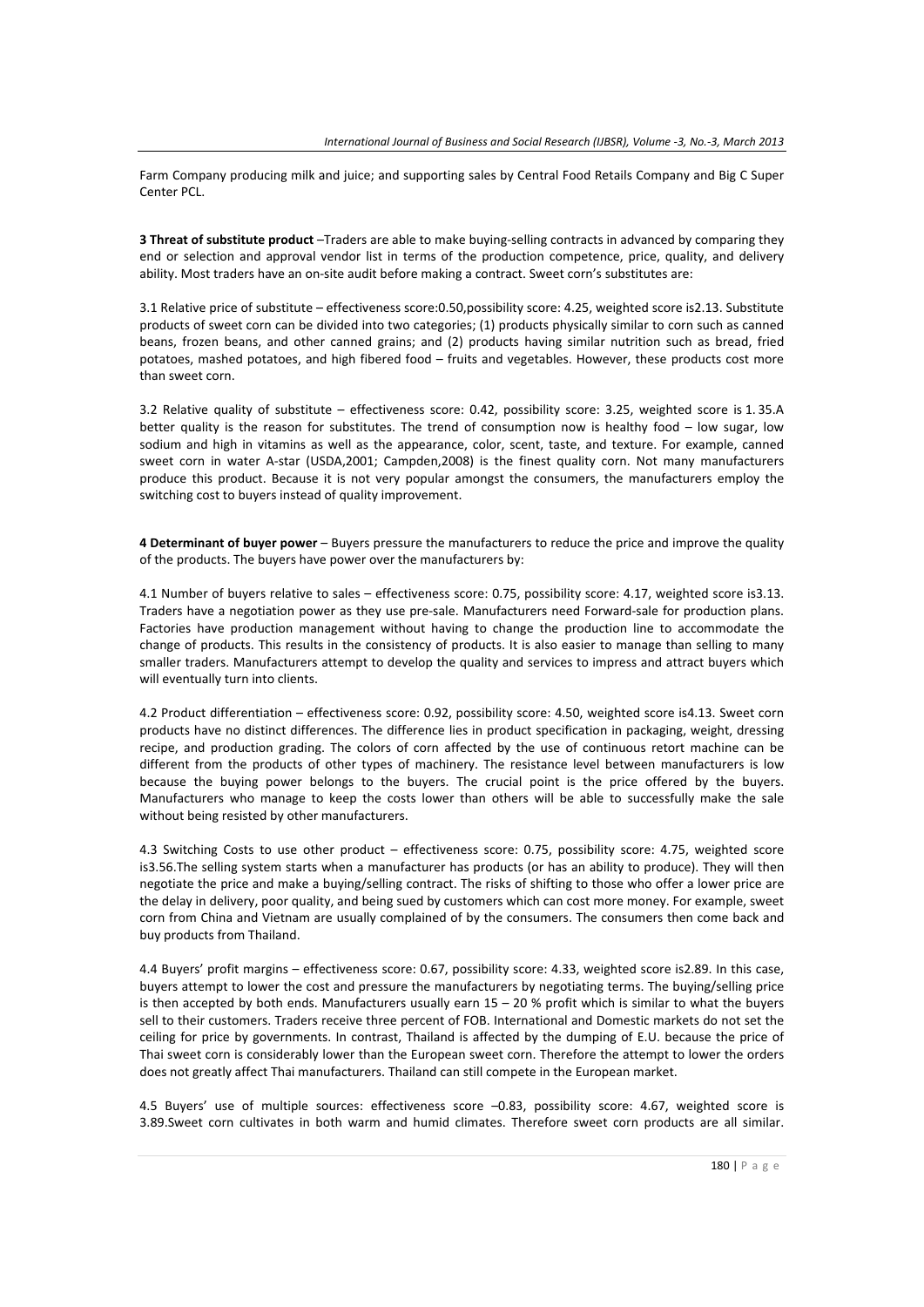Buyers can buy from any seller. Hence the competitive force is rather high, especially against China. However, Thailand still has better production management and quality assurance. European manufacturers in Hungary often face weather change and cost of production.

4.6 Buyer's threat of backward integration –effectiveness score: 0.42, possibility score: 2.08, weighted score is0.87. There is an attempt of some buyers turning into manufacturers. For example, Siam Del Monte (Thailand) Company, working under Sam RoiYod Company, is a affiliated company of of Del Monte Company of Japan which has many subsidiarys in other countries in Asia. Also Siam Food PCL.of Thai Berverage PCL. who owns the majority of shares in BerliJucker PCL. who is Thailand's major distributor of retail consumer goods. Therefore Thai Beverage PCL. has businesses in the production/agriculture field all the way to the other end.

4.7 Sellers' threat of forward integration: effectiveness score –0.42, possibility score: 1.67, weighted score is0.69.Brokers and raw corn sellers are experts in agriculture. It is not likely they will turn into buyers. The competitive level is hence, low.

4.8 Importance of product to the buyer – effectiveness score: 0.58, possibility score: 3.83, weighted score is 2.09. Traders and Modern trades have sweet corn as Stock Keeping Unit(SKU). This clientele have choices of manufacturers to buy the sweet corn. Therefore the importance level of products is low.

4.9 Buyer's volume –effectiveness score: 0.67, possibility score: 4.58, weighted score is 3.06.Sweet corn industry is a perfect market but not enough buyers. Most buyers have high buying power. The crucial point is the negotiation between the seller and buyers which can be analyzed in two aspects (1) Buyers have more negotiation power than sellers. Modern trades and traders have better management and fluidity. They also have good inventory management. They have an effective order plan by ordering a large amount of cheaper goods at once for a better negotiating power and special deals. (2) The negotiation puts the pressure on buyers because buyers have good knowledge of the products. However there are also some old manufacturers who have withdrawn from the industry. Hence the buyers cannot use this point to pressure the manufacturers because there are also other factors such as quality and quantity of fresh sweet corn material.

**5. Determinant of supplier power** – In case of the lack of raw corn, raw corn manufacturers can either increase the price or negotiate for lower quality of the supplied corn which decreases manufacturers' profits. One of the main components of sweet corn industry is can packages and fresh sweet corn raw material (30 and 35% of costs of canned sweet corn). Relevant parties of sweet corn suppliers are brokers and growers. The opportunity for negotiation is in winter time when the rain causes less produces. Growers tend to turn to rice growing instead. The manufacturers pay more money for fresh sweet corn. This aspect indicates the manufacturers' profit making ability. The analyses of power of negotiation amongst sweet corn suppliers are as follow:

5.1 Supplier concentration – effectiveness score: 0.75, possibility score: 4.67, weighted score is3.50. Having few suppliers and many buyers means that suppliers have power over the buyers in terms of price, quality, and other buying/selling terms. Large factories with more than 20,000 ton/year production need 500 – 1,000 growers (1,500 – 4,000 hectares of land: 12.5 tons of fresh sweet corn/hectares : 0.8 hectares: a grower) to decrease the distribution cost. The distance between growing area and factory should not be farther than 50 kilometers. Western Thailand has growing land of 31%, Northern part 28%, North East of Thailand 25.3%, Southern Thailand 8.4%, Central Thailand 5.7%, and Eastern Thailand 1.6%. The price of sweet corn ranges between 144-160 USD. a ton (4.30 – 4.80 Thai baht a kilogram).

5.2 Availability of substitute input – effectiveness score: 1.00, possibility score: 4.75, weighted score is4.75. There are some restrictions in substitute products. There are not many varieties of sweet corn in Thailand. There are ATS-2, ATS-5, ATS-8, Hybrix-3, Hybrix-8, Hybrix-10, Hybrix-49, Hybrix-51, Sugar- 73, Sugar-74, Sugar-75, Intri-1, and Intri-2. Different part of Thailand contributes to the differences in colour, taste and consistency. The substitutes can only be made under buyers' terms. The availability of substitute inputs contributes to the high level of competitive force and effect.

5.3 Importance of suppliers' input to buyer – effectiveness score: 0.92, possibility score: 4.67, weighted score is4.28. The quantity, quality, and price of fresh sweet corn are important variables for the business advantage.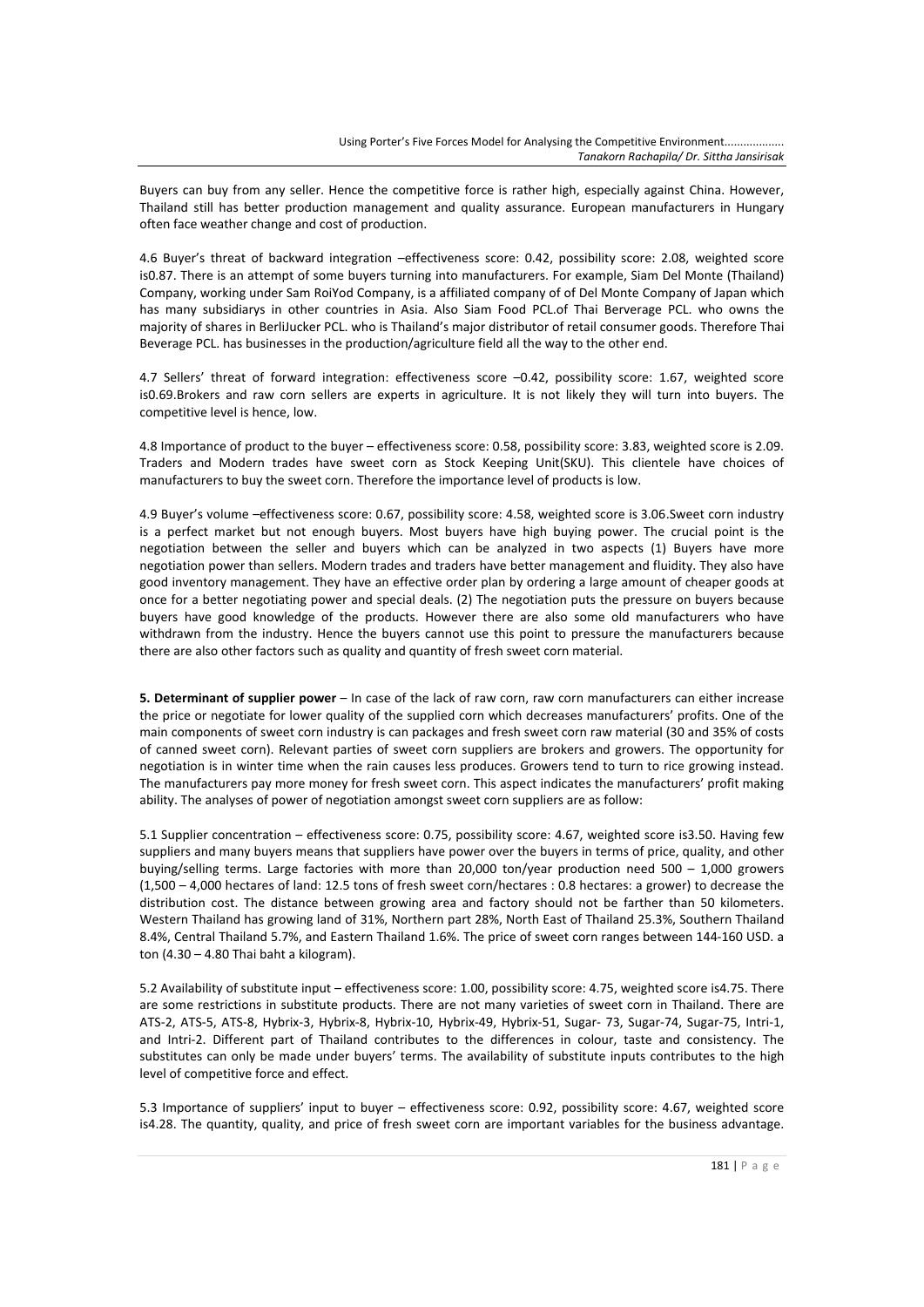Fixed cost and production per unit; direct variation between sale and raw supply procuring ability; buying price and buying strategy are all important to the production. Manufacturers consider and select suppliers by reflecting on the quantity of crop yield per hectares, cost per hectares, and distribution ability. Growers seldom have negotiation power against the manufacturers. There is a meeting of growers and an announcement of pricing and buying policy every four months. The decision of supplying depends on the growers. The usual negotiation between growers and factories include growing space. However, when growers turn to growing substitute crops such as cassava, the growers have more negotiation power than the factories in both quantity and pricing matters.

5.4 Suppliers' product differentiation – effectiveness score: 0.42, possibility score: 2.50, weighted score is1.04. The more different the products are, the more negotiation power of suppliers is. The differences in sweet corn are (1) varieties – customers choose the variety of sweet corn to grow. (2) size of fresh sweet corn ear – average 3 ear with husk/kilogram ; length of sweet corn ear without husk average 12to18 centimeters ; ear diameter-no more than 3 centimeter ; no more than 14 layers of husk (3) quality appearances – consistent colour (4) quality standard – poorly developed ear - no more than 3 percent; a half of ear - no more than 5 percent; a third of ear no more than 5 percent ; incomplete development of husk - no more than 5 percent; damaged by pests - no more than 3 percent; major young ear - no more than 2 percent; major dried husk - no more than 5 percent; major spoilage husk - no more than 5 percent; dried kernel- no more than 2 percent; poorly filled kernel - no more than 3 percent; interference variety and uniform colour - no more than 2 percent (TAS, 2011). Growers and brokers can follow the set quality of fresh sweet corn when selling crops to the factories.

5.5 Importance of industry to supplier – effectiveness score: 0.92, possibility score: 4.75, weighted score is 4.35. Fresh sweet corn directly affects the production, quality and the acceptance of buyers. Buyers must approve before the change of variety of corn can be made. Also seeds of sweet corn must be analyzed and developed in a laboratory. Buyers then consider appearance, color, scent, taste, texture, and over all of the products before making such changes.

5.6 Buyers' switching cost to other input – effectiveness score: 0.67, possibility score: 3.17, weighted score is2.11. Buyers face high cost and need switching costs. This does not have much pressure on growers and brokers because of the contract farming which reassure buyers, sellers, growers and brokers in terms of price and the quantity of fresh sweet corn. However when there is a lot of corn, manufacturers might break the contract and turn to cheaper sources. Vice versa, when corn is scarce, manufacturers need to pay more to maintain a good relationship with growers.

5.7 Suppliers' threat of forward integration – effectiveness score: 0.33, possibility score: 1.92, weighted score is0.64. Growers and brokers do not have a potential of being a manufacturers. For example, Sweet Corn Product Company will supplies sweet corn seed to RKI. When sweet corn seed in market be short to supply, because they are the same company. Therefore suppliers' threat of forward integration level is low.

5.8 Buyers' threat of backward integration - effectiveness score: 0.42, possibility score: 2.58, weighted score is1.08. Del Monte Company was a major canned fruits and vegetables in the US foresaw an opportunity in sweet corn industry and joint business with RKI under the name Siam Del Monte (Thailand)Company. producing sweet corn in Tetra recart packages. Recently Central Group of company entered the food and beverage industry by employing backward integration strategy by buying MaleeSampran PCL. to strengthen Central Food Retail PCL, Big C Supercenter PCL, and Tesco Lotus. However Central Group is not a major customer compared to international retail companies such as Tesco UK and Walmart.

### **5. Summary and Discussion**

By analyzing the environment of Thai sweet corn industry using Porter's Five Forces Model, it was found that barriers which affect the capability of new entries of the industry include inadequate funds, approaches to selling, and cost disadvantages. Factors indicating the level of competitive force in the industry are the numbers of manufacturers, over- production, fixed costs, and withdrawing from the industry. While factors affecting the buyers' negotiation power are the non-difference in products, and low switching cost. Factors affecting the sellers' negotiation power are density of growers, difficulty of obtaining substitutes. The risk of substitute products has low effect on the competitive force in the sweet corn industry. It was also found that the difficulty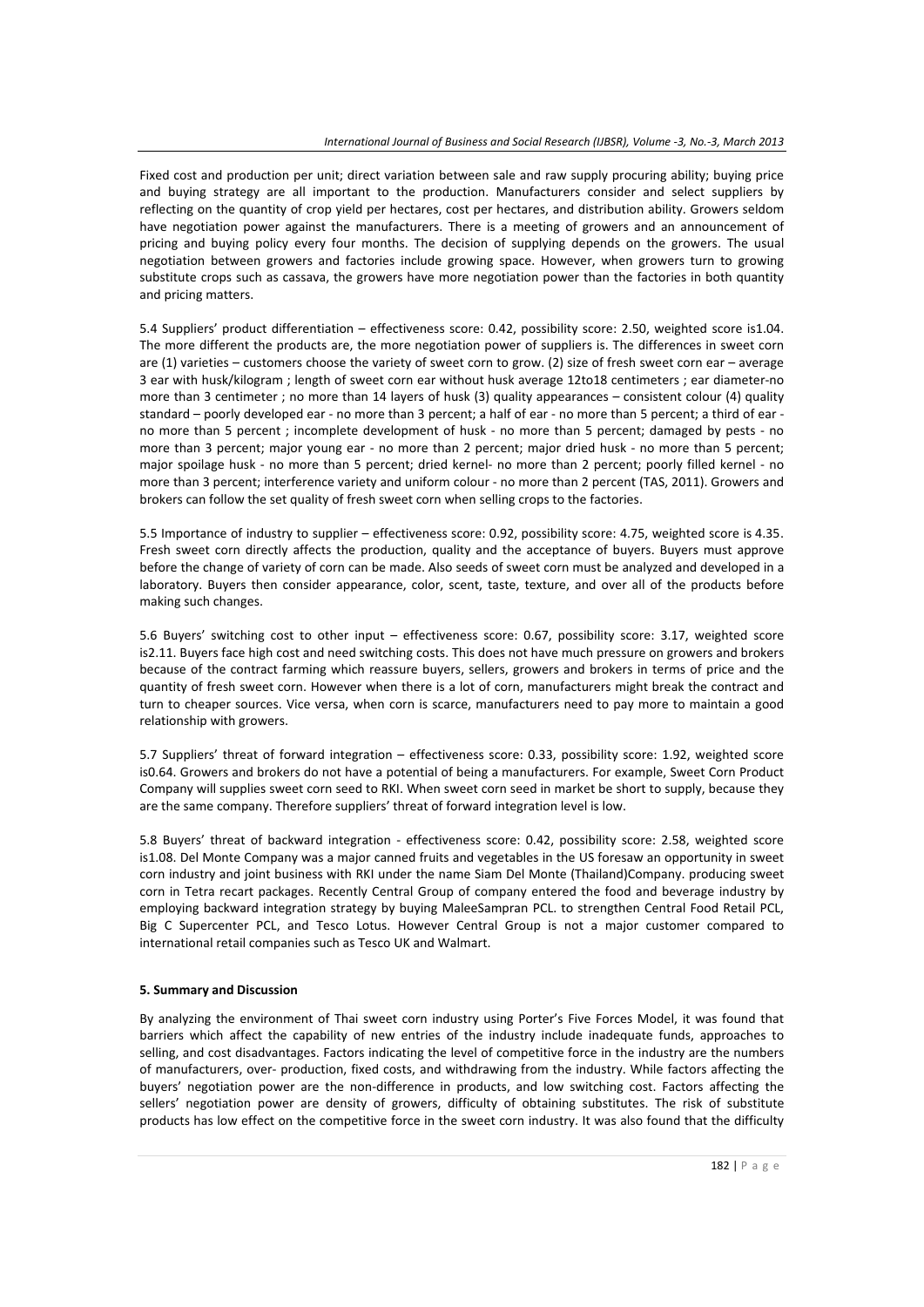in obtaining substitutes, importance of suppliers, fresh sweet corn raw material, number of competitors, and overproduction have significant weighted scores average between 4.28 – 4.75. This is because manufacturers attempt to increase the production capacity to save costs to achieve economies of scale. It causes higher costs of fresh sweet corn raw material. This shows that fresh sweet corn is the most important factor in this industry. Manufacturers then need to consider the direct effect from the competitive force in the industry to develop strategies and internal activities. (Low and Cheng, 2006). However, they need to understand that only some components can be fixed (Glenn A. Metts, 2007).Integrating strategic purchasing for fresh sweet corn raw material procurement (Chen and Paulraj2004;Sathit, 2005)with agricultural extension system and contract farming system helps promoting good relationship and collaboration between manufacturers, growers, and brokers. These applications will provide a sustainable competitive advantage and for sweet corn industrial.

#### **References:**

- Campden and Chorleywood Food Research Association (Campden) . 2008. *Campden Food Quality Specifications : Canned whole kernel corn*.
- Chen, I. J. and Paulraj, A. 2004.Understanding Supply Chain Management : Critical Research and a Theoretical Framework. *The International Journal of Production Research*42(1):131 -163.
- Codex Alimentarius Commission(Codex). 1981. *Codex standard for canned sweet corn*:*CODEX STAN 18-1981.*
- Cole Ehmke, Joan Fulton, Jay Akridge, Kathleen Erickson and Sally Linton. 2007. *Industry Analysis: The Five Forces*. Purdue University.
- Dong-Sung Cho Wujin Chu.1994.Determinants of Bargaining Power in OEM Negotiations. *Industrial Marketing Management* 23:343-355.
- Glenn A. Metts. 2007. Measuring the effectiveness of managerial action in SMEs: An empirical analysis of management's response to industry competitive forces. *Management Research News* 30(12):892 - 914
- JeerasakPongpisanupichit.2011.Competitive environment analysis and Marking structure: Perfect and Imperfectly Competitive Market In *Advanced Managerial Economics*. Kasetsart University.
- Kotler Philip. 2000. Marketing Management, 10<sup>th</sup>edition, Prentice Hall International: New Jersey.
- Liang, H., Saraf, N., Hu, Q., and Xue, Y. 2007. Assimilation of enterprise systems: the effect of institutional pressures and the mediating role of top management, *Management Information System Quarterly* 31(March):59-87.
- Ling-yee Li.2011.Marketing of competence-based solutions to buyers in exploratory relationships :Perspective of OEM suppliers, *Industrial Marketing Management*40 (2011): 1206–1213
- Low, W. and Cheng, S. 2006.A comparison study of manufacturing industry in Taiwan and China: managers' perceptions of environment, capability, strategy and performance, *Asia Pacific Business Review*,12(1):19-38.
- Michael E. Porter.1980.*Competitive Strategy: techniques for analyzing industries and Competitors*, New York: Originally Published.

\_\_\_\_\_\_\_\_\_.1985.*The value chain and competitive advantage*, Chapter 2 in Competitive Advantage: Creating and Sustaining Superior Performance, New York: New York Free Press.

\_\_\_\_\_\_\_\_\_. 1990.*The Competitive Advantage of Nations*, New York: Free Press.